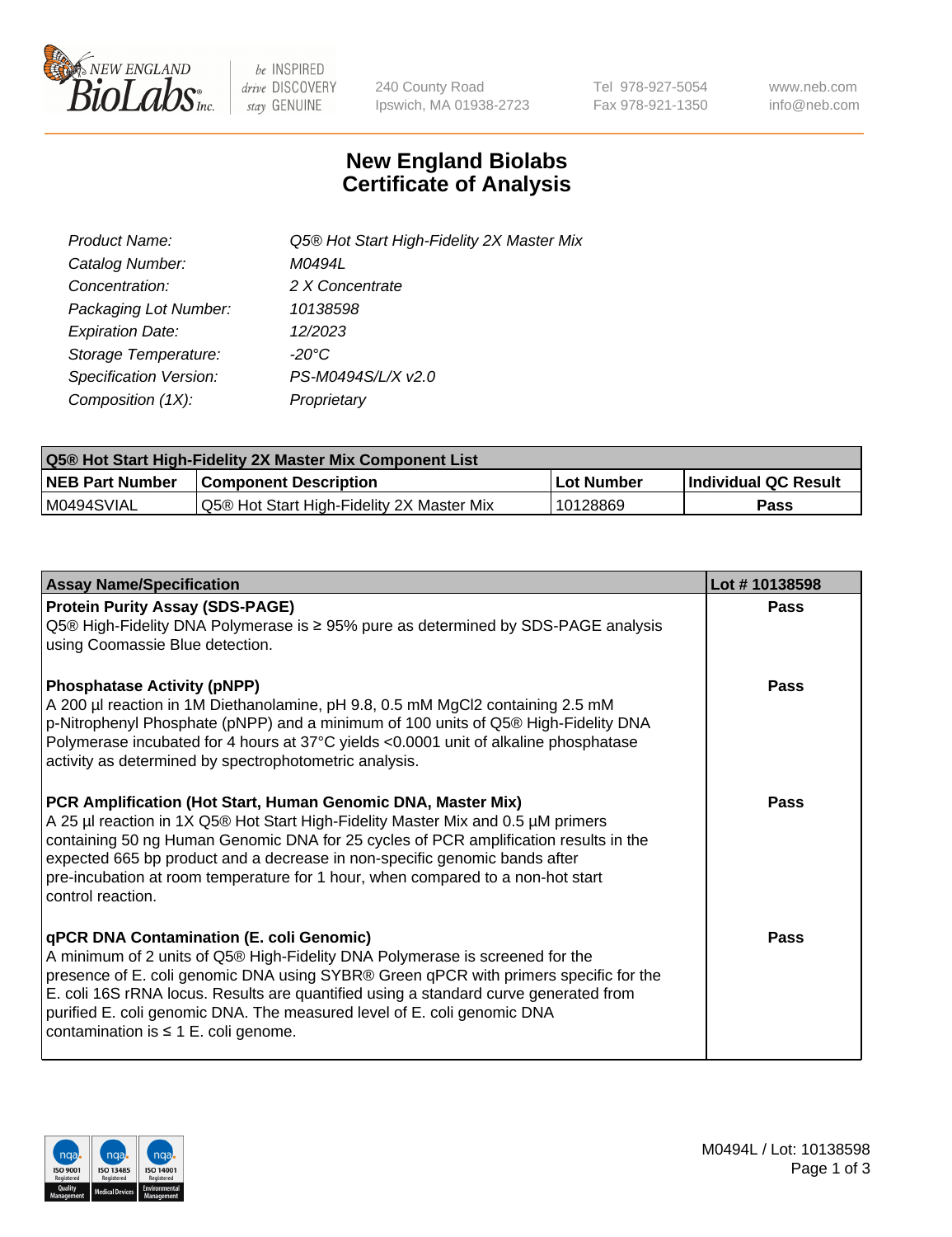

be INSPIRED drive DISCOVERY stay GENUINE

240 County Road Ipswich, MA 01938-2723 Tel 978-927-5054 Fax 978-921-1350

www.neb.com info@neb.com

| <b>Assay Name/Specification</b>                                                                                                                                                                                                                                                                                                                                            | Lot #10138598 |
|----------------------------------------------------------------------------------------------------------------------------------------------------------------------------------------------------------------------------------------------------------------------------------------------------------------------------------------------------------------------------|---------------|
| <b>RNase Activity (Extended Digestion)</b><br>A 10 µl reaction in NEBuffer 4 containing 40 ng of a 300 base single-stranded RNA<br>and a minimum of 1 µl of Q5® Hot Start High-Fidelity 2X Master Mix is incubated at<br>37°C. After incubation for 4 hours, >90% of the substrate RNA remains intact as<br>determined by gel electrophoresis using fluorescent detection. | Pass          |
| <b>Endonuclease Activity (Nicking, Polymerase, dNTP)</b><br>A 50 µl reaction in NEBuffer 2 in the presence of 400 µM dNTPs containing 1 µg of<br>supercoiled pUC19 DNA and a minimum of 10 units of Q5® High-Fidelity DNA Polymerase<br>incubated for 4 hours at 37°C results in <10% conversion to the nicked form as<br>determined by agarose gel electrophoresis.       | Pass          |
| PCR Amplification (20 kb Lambda DNA, Master Mix)<br>A 50 µl reaction in 1X Q5® Hot Start High-Fidelity Master Mix and 1.0 µM primers<br>containing 10 ng Lambda DNA for 22 cycles of PCR amplification results in the<br>expected 20 kb product.                                                                                                                           | Pass          |
| PCR Amplification (7 kb Human Genomic DNA, Master Mix)<br>A 50 µl reaction in 1X Q5® Hot Start High-Fidelity Master Mix and 0.5 µM primers<br>containing 20 ng Human Genomic DNA for 30 cycles of PCR amplification results in the<br>expected 7 kb product.                                                                                                               | Pass          |
| Non-Specific DNase Activity (16 hour, Buffer)<br>A 50 µl reaction in 1X Q5® Hot Start High-Fidelity Master Mix containing 1 µg of T3<br>or T7 DNA in addition to a reaction containing Lambda-HindIII DNA incubated for 16<br>hours at 37°C results in a DNA pattern free of detectable nuclease degradation as<br>determined by agarose gel electrophoresis.              | Pass          |

This product has been tested and shown to be in compliance with all specifications.

One or more products referenced in this document may be covered by a 3rd-party trademark. Please visit <www.neb.com/trademarks>for additional information.